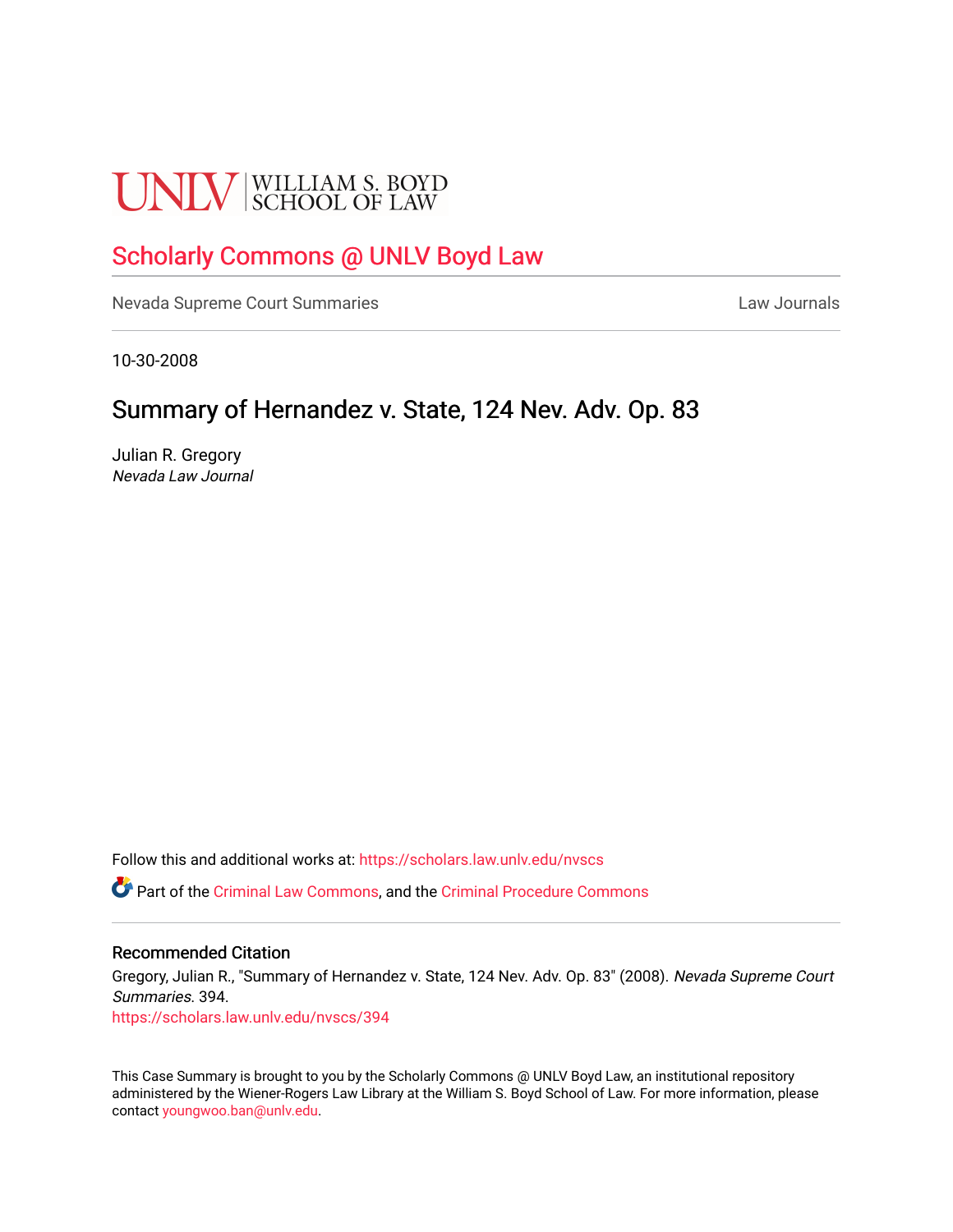## *Hernandez v. State***, 124 Nev. Adv. Op. 83 (Oct. 30, 2008)[1](#page-1-0)**

### **CRIMINAL LAW – HABEAS CORPUS**

#### **Summary**

 Appeal from a district court order denying Defendant's post-conviction petition for a writ of habeas corpus in a capital case.

#### **Disposition/Outcome**

Affirmed the district court order denying post-conviction relief.

#### **Factual and Procedural History**

 On October 6, 1999, Las Vegas Metropolitan Police Officer David Swoboda pulled over Fernando Navarro Hernandez for speeding. Hernandez climbed out of his car, crying, and Officer Swoboda noticed that Hernandez had cuts on his hands and face. Hernandez's and Donna's daughter Ana was also in the car. When Officer Swoboda asked Hernandez what was wrong, Hernandez said he had been in a fight with his ex-wife. Officer Swoboda then learned that Hernandez's ex-wife, Donna, had taken out a protective order against Hernandez. Officer Swoboda requested officers be sent to Donna's home.

 When officers arrived at Donna's home, they found Donna's body on the stairs. A later autopsy showed that Donna had been strangled to death, both by hand and by placing an object – a foot or a knife – against her throat. Donna also suffered from stab and slash wounds as well as blunt force head trauma. A dinner knife had been thrust into her vagina, perforating the vaginal wall and penetrating Donna's abdominal cavity, although this had apparently occurred postmortem. Officers found nearby a seven-inch serrated knife, its handle broken off. Hernandez's palm print was found on the broken knife. Hernandez's and Donna's DNA was found in the blood at the crime scene, as well as in the blood on Ana's pajamas when Hernandez was taken into custody, and on a ring Hernandez was wearing.

 The district court convicted Hernandez of first-degree murder, burglary while in possession of a weapon, second-degree kidnapping, and unlawful sexual penetration of a dead body. The jury did not specify which theory or theories the jury relied on in finding Hernandez guilty of first-degree murder. The jury found three aggravating circumstances in support of a death sentence and seven mitigating circumstances. The aggravating circumstances were: (1) the nonconsensual sexual penetration, (2) commission of the crime during a burglary, and (3) that the murder involved torture or mutilation; the mitigating circumstances were (1) Hernandez's lack of a criminal history, (2) commission of the crime while under extreme mental or emotional disturbance, (3) Hernandez's accepting responsibility for the crime, (4) Hernandez's expression of remorse, (5) Hernandez's intoxication during commission of the crime, (6) Hernandez's constant employment throughout his adult life, and (7) that he had spared Ana's life even though he had threatened to kill her.

 $\overline{a}$ 

<span id="page-1-0"></span> $<sup>1</sup>$  By Julian R. Gregory.</sup>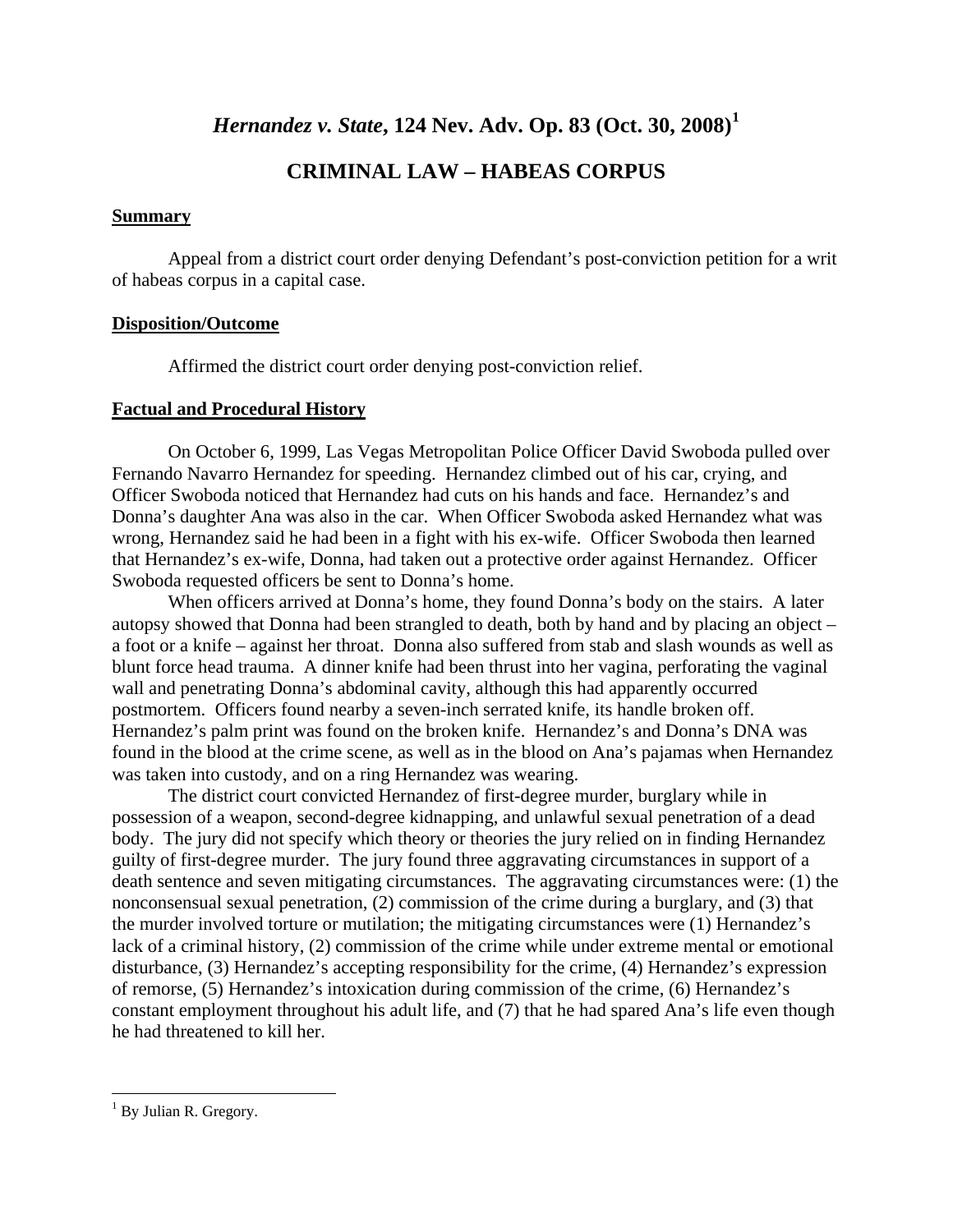The Supreme Court of Nevada affirmed the judgment of conviction and sentence on direct appeal. Hernandez filed a post-conviction petition for a writ of habeas corpus, which the district court denied following an evidentiary hearing. This appeal followed.

#### **Discussion**

#### Aggravating conditions

Hernandez put forward the argument that *McConnell v. State*<sup>[2](#page-2-0)</sup> invalidates the aggravating circumstances of burglary and torture. In *McConnell*, the Supreme Court of Nevada held unconstitutional any case where the court saw fit "to base an aggravating circumstances in a capital prosecution on the felony upon which a felony murder is predicated."<sup>[3](#page-2-1)</sup> In *Bejarano v*. State, the court applied *McConnell* retroactively.<sup>[4](#page-2-2)</sup> The court, therefore, held that the burglary aggravating circumstance was invalidated by the *McConnell* rule.

The court came to the conclusion "that the United States and Nevada Constitutions require a capital sentencing scheme to 'genuinely narrow the class of persons eligible for the death penalty and must reasonably justify the imposition of a more severe sentence on the defendant compared to others found guilty of murder."<sup>[5](#page-2-3)</sup> This may be done by the legislature in one of two ways: narrowing the definition of capital offenses, or broadly defining capital offenses and providing for narrowing by jury findings of aggravating circumstances at the penalty phase.<sup>[6](#page-2-4)</sup> To that end, *McConnell* put forward a two-part test: "First, is Nevada's definition of capital felony murder narrow enough that no further narrowing of death eligibility is needed once the defendant is convicted? Second, if not, does the felony aggravator sufficiently narrow death eligibility to reasonably justify the imposition of a death sentence on the  $defendant?$ <sup>"[7](#page-2-5)</sup>

Torture murder in Nevada includes only those defendants "who act with calculated intent to inflict pain for revenge, extortion, persuasion, or for any sadistic purpose and to inflict pain beyond the killing itself."<sup>[8](#page-2-6)</sup> The court here decided that Nevada's definition of torture murder is sufficiently narrow as to avoid any unconstitutionality, and that no further narrowing of death eligibility is necessary. Furthermore, the court clarified its holding in *McConnell*: there, the court held that because Nevada's felony-murder statute did not require a defendant to have intent to kill, the statute was too broad and did not provide sufficient narrowing. $\degree$  Torture murder, the court reasons, includes an intent element in that malice must still be proven.<sup>[10](#page-2-8)</sup>

The court chose to reweigh the aggravating and mitigating evidence, asking "whether it is 'clear that absent the erroneous aggravator the jury would have imposed death.'"[11](#page-2-9) The court

1

<sup>&</sup>lt;sup>2</sup> 120 Nev. 1043, 102 P.3d 606 (2004).

<span id="page-2-1"></span><span id="page-2-0"></span><sup>&</sup>lt;sup>3</sup> *Id.* at 1069, 102 P.3d at 624.

<span id="page-2-2"></span> <sup>122</sup> Nev. 1066, 146 P.3d 265 (2006).

<span id="page-2-3"></span><sup>5</sup> Hernandez v. State, 124 Nev. Adv. Op. 83 at 5 (Oct. 30, 2008) (quoting *McConnell*, 120 Nev. at 1063, 102 P.3d at 620-21).

<span id="page-2-4"></span><sup>6</sup> Lowenfield v. Phelps, 484 U.S. 231, 246 (1988).

<span id="page-2-5"></span><sup>&</sup>lt;sup>7</sup> *Hernandez*, 124 Nev. Adv. Op. 83 at 6 (quoting *McConnell*, 120 Nev. at 1065, 102 P.3d at 621-22). <sup>8</sup> *Id.* (citing Dominguez v. State, 112 Nev. 683, 702 n.6, 917 P.2d 1364, 1377 n.6 (1996)).

<span id="page-2-6"></span>

<span id="page-2-7"></span><sup>&</sup>lt;sup>9</sup> McConnell v. State, 120 Nev. 1043, 1065-66, 102 P.3d 606, 622 (2004).

<span id="page-2-8"></span><sup>&</sup>lt;sup>10</sup> *See* Collman v. State, 116 Nev. 687, 714-15, 7 P.3d 426, 443-44 (2000); NEV. REV. STAT. § 200.020 (2007).<br><sup>11</sup> Browning v. State, 120 Nev. 347, 364, 91 P.3d 39, 51 (2004).

<span id="page-2-9"></span>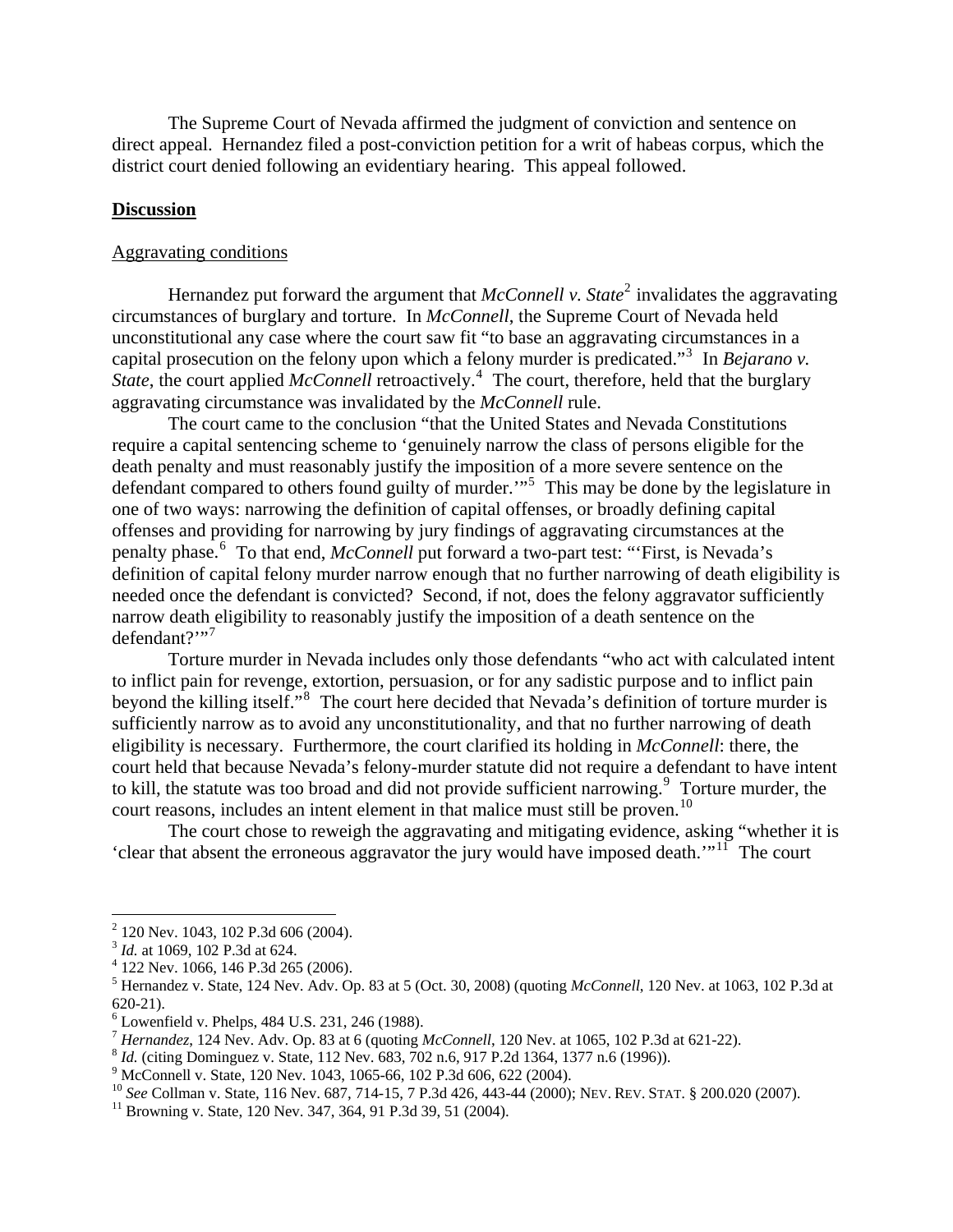determined that, even absent the aggravating condition of having committed the crime during a robbery, the jury would have found Hernandez eligible for the death penalty.<sup>[12](#page-3-0)</sup>

#### Ineffective assistance of counsel

 Hernandez claimed that he had ineffective assistance of counsel, both trial and appellate. To determine ineffective assistance of counsel, the court relies on the two-prong test delineated in *Strickland v. Washington*. [13](#page-3-1) The burden is on the petitioner to show by a preponderance of the evidence<sup>[14](#page-3-2)</sup> that (1) counsel's performance was deficient to the point that it was not objectively reasonable, and (2) the petitioner was prejudiced because counsel's errors rendered the jury verdict unreliable.<sup>[15](#page-3-3)</sup> Hernandez also argued that *United States v. Cronic*<sup>[16](#page-3-4)</sup> created a presumption of prejudice, and that he need only show that counsel's performance was not reasonable.

 In *Cronic*, the United States Supreme Court held that there is a presumption of prejudice when "counsel entirely fails to subject the prosecution's case to meaningful adversarial testing."[17](#page-3-5) The Nevada Supreme Court rejected Hernandez's argument because the record showed that Hernandez's counsel had filed several pretrial motions and that at least some of them were successful.

 The court recognized that an ineffective assistance of counsel claim is a mixed question of fact and law subject in part to independent review, but gave deference to the purely factual findings of the district court.<sup>[18](#page-3-6)</sup>

First, Hernandez claimed that his counsel were ineffective because they failed to address whether *Miranda v. Arizona*<sup>[19](#page-3-7)</sup> barred admission of his statement to police officers when he was arrested.<sup>[20](#page-3-8)</sup> The court held that this argument lacks merit because Hernandez was not in custody at the time he made those statements, and *Miranda* affects only statements made during "in-custody interrogation."<sup>[21](#page-3-9)</sup>

Second, Hernandez claimed that his trial counsel was ineffective for conceding Hernandez's culpability without obtaining his consent. Hernandez relied on *Jones v. State*, where the Nevada Supreme Court decided that counsel was ineffective for conceding guilt during the penalty phase of a second-degree murder case without the defendant's consent.<sup>[22](#page-3-10)</sup> The court in the case at bar noted that Jones applies only where counsel concedes guilt despite the client's testimonial denial of guilt during the guilt phase of the trial, and so determined that Hernandez's argument lacks merit. $^{23}$  $^{23}$  $^{23}$ 

 $\overline{a}$ 

<span id="page-3-0"></span> $12$  The court relied on the brutality of the murder, including the fact that Donna was strangled, the stab wounds near Donna's heart and in her neck, and the dinner knife found in Donna's vagina.

 $13$  466 U.S. 668 (1984).

<span id="page-3-2"></span><span id="page-3-1"></span><sup>&</sup>lt;sup>14</sup> Means v. State, 120 Nev. 1001, 1012, 103 P.3d 25, 33 (2004).

<span id="page-3-4"></span><span id="page-3-3"></span><sup>&</sup>lt;sup>15</sup> *Strickland*, 466 U.S. at 687.<br><sup>16</sup> 466 U.S. 648 (1984).<br><sup>17</sup> *Id.* at 659.

<span id="page-3-6"></span><span id="page-3-5"></span><sup>&</sup>lt;sup>18</sup> Riley v. State, 110 Nev. 638, 647, 878 P.2d 272, 278 (1994).

<sup>&</sup>lt;sup>19</sup> 384 U.S. 436 (1966).

<span id="page-3-8"></span><span id="page-3-7"></span><sup>&</sup>lt;sup>20</sup> When Officer Swoboda pulled Hernandez over, he asked Hernandez what happened, to which Hernandez replied "I killed her" and "I killed them."<br><sup>21</sup> Miranda, 384 U.S. at 445.

<span id="page-3-10"></span><span id="page-3-9"></span><sup>&</sup>lt;sup>22</sup> 110 Nev. 730, 855 P.2d 1052 (1994).

<span id="page-3-11"></span><sup>&</sup>lt;sup>23</sup> The court noted that Hernandez met with counsel in chambers, without the prosecution, to discuss counsel's decision to concede culpability to second-degree murder in attempt to avoid a first-degree murder charge, and that the trial judge twice asked Hernandez if he understood the ramifications of conceding to second-degree murder, and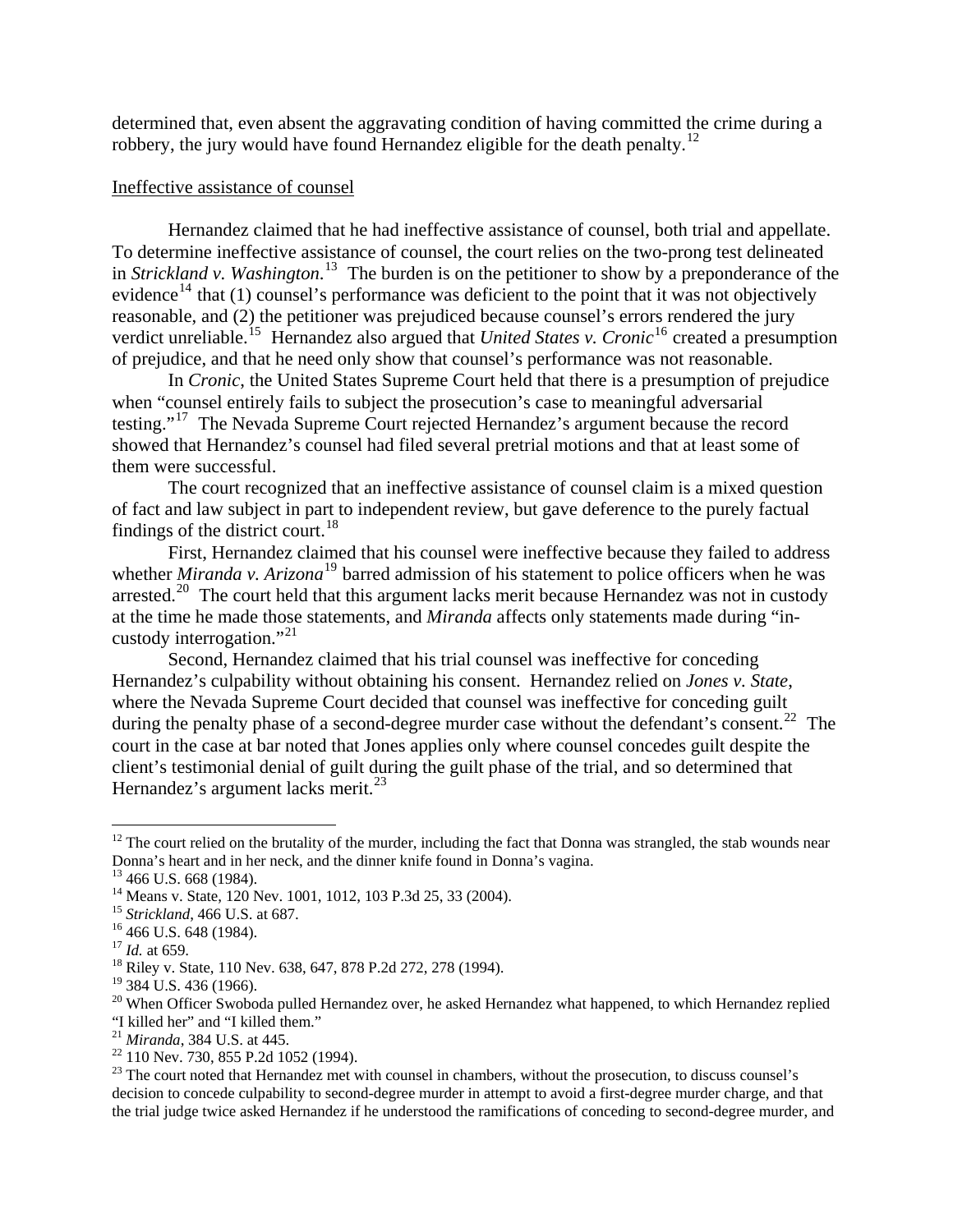Third, Hernandez argues "that counsel were ineffective for failing to adequately communicate with him and investigate his case."<sup>[24](#page-4-0)</sup> Hernandez claimed that counsel failed to consult experts and explore mitigation evidence, including Hernandez's childhood and mental and psychological condition, and for not calling a neuropsychologist retained by the defense. Because Hernandez failed to explain how this evidence would have helped him, and because counsel testified that they had visit Hernandez and spent several hours with him, the court decided that the district court did not err in denying this claim.

Fourth, Hernandez alleges that counsel were ineffective for failure to challenge his competency to stand trial. Co-counsel testified that the neuropsychologist's testimony would have been more harmful than helpful: while the expert opined that Hernandez was unable to reason properly and was suffering from profound emotional turmoil, Hernandez was also deceptive, denied culpability, and had no mental or psychological health issues. Because Hernandez could not show that he was "not of sufficient mentality to be able to understand the nature of the criminal charges against him,"<sup>[25](#page-4-1)</sup> the court determined that the district court did not err in denying this claim.

Fifth, Hernandez claims that counsel were ineffective for failing to seek a change of venue in light of the publicity surrounding his case. Counsel testified that that the defense was able to seat twelve jurors who were not influenced by the publicity, and the record did not show that the publicity was so intense that the jury was impartial. Therefore, the court concluded, the district court did not err.

Sixth, Hernandez argues that the voluntary intoxication jury instruction was unconstitutionally overbroad, and that counsel was ineffective for not challenging it.<sup>[26](#page-4-2)</sup> On direct appeal, the court determined that the instruction was not plainly erroneous, even if it was too broadly stated.<sup>[27](#page-4-3)</sup> Because Hernandez failed to establish that this instruction was "intrinsically incorrect or unconstitutionally overbroad,"<sup>[28](#page-4-4)</sup> the court determined that Hernandez failed to show ineffectiveness of counsel.

Seventh, Hernandez made several other claims of ineffective assistance of counsel:

. . . for failing to file motions to: (1) challenge the racial composition of the jury venire, (2) challenge matters related to the questioning of jurors during voir dire, (3) bifurcate the penalty hearing, (4) dismiss the notice of intent to seek the death penalty because probable cause for the aggravating circumstances was not established at the preliminary hearing and the aggravating circumstances were not charged in the information, (5) exclude evidence of uncharged misconduct, (6) seek exclusion of hearsay

that each time Hernandez responded that he understood. This satisfies the requirements that the court adopted in this case: (1) the district court must canvass the defendant outside of the presence of the State, (2) the district court must ensure and make findings in the trial record that the defendant understands the strategy behind conceding guilt, and (3) the district court must inform the defendant that conceding guilt relieves the State of its burden to prove the offense.

<span id="page-4-0"></span><sup>&</sup>lt;sup>24</sup> Hernandez v. State, 124 Nev. Adv. Op. 83 at 17 (Oct 30, 2008).

<span id="page-4-1"></span><sup>&</sup>lt;sup>25</sup> Hill v. State, 114 Nev. 169, 176, 953 P.2d 1077, 1082 (1998) (internal quotation and citations omitted).

<span id="page-4-2"></span><sup>&</sup>lt;sup>26</sup> The district court issued the instruction: "[i]f a person premeditates and deliberates upon the crime of Murder and forms a specific intent to commit that crime and thereafter becomes intoxicated, then such intoxication will not serve as a defense in order to reduce the degree of the murder." *Hernandez*, 124 Nev. Adv. Op. 83 at 20-21. 27 Hernandez v. State, 118 Nev. 513, 527, 50 P.3d 1100, 1110 (2002).

<span id="page-4-3"></span>

<span id="page-4-4"></span><sup>28</sup> *Hernandez*, 124 Nev. Adv. Op. 83 at 22.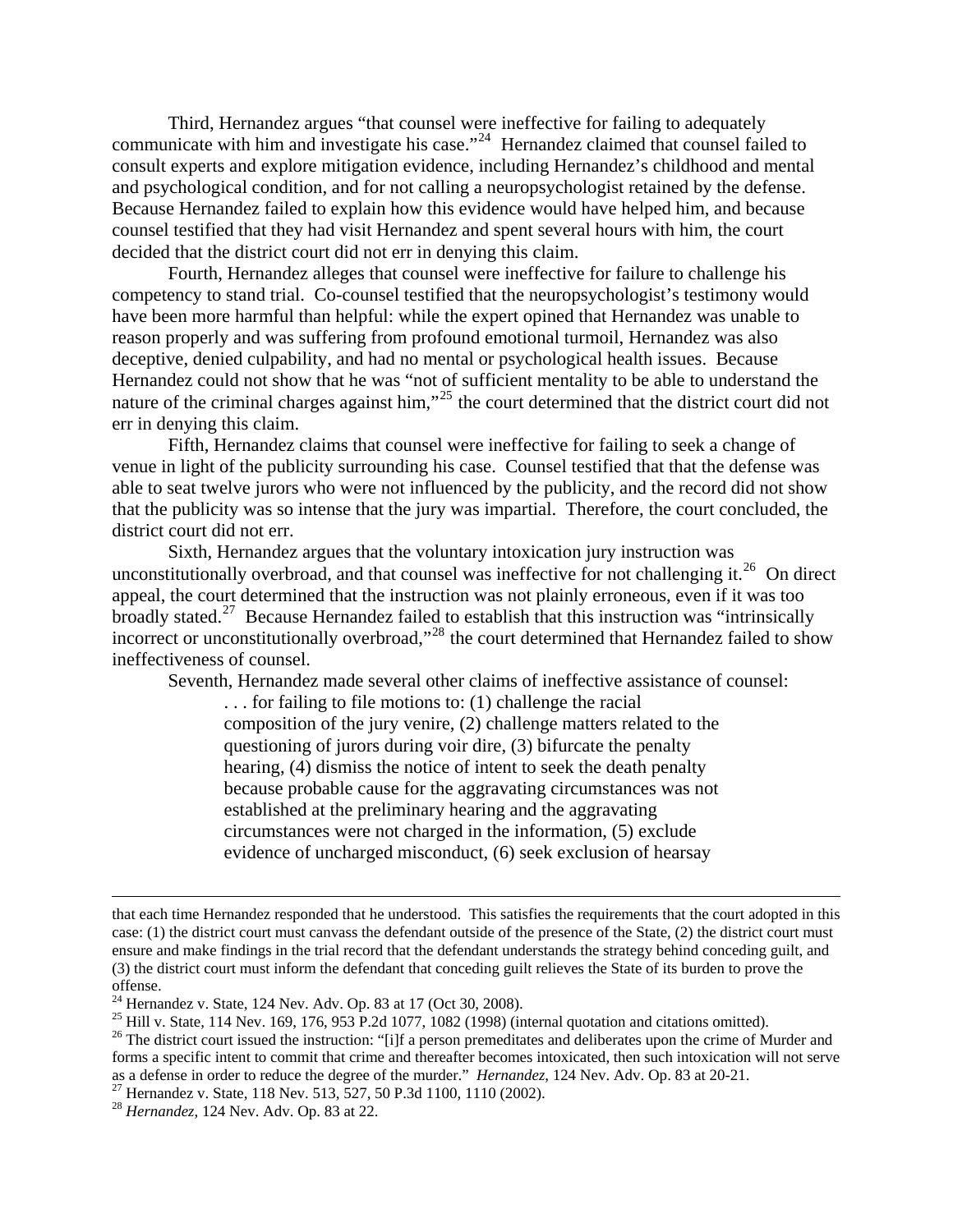statements, (7) compel compliance with *Brady v. Maryland*,<sup>[29](#page-5-0)</sup> (8) prohibit the use of a vague deadly weapon enhancement instruction, . . . (9) dismiss the deadly weapon enhancement as unconstitutionally vague.  $\ldots$  [(10)] dismiss the notice of intent to seek the death penalty because Nevada's death penalty scheme does not narrow the class of persons eligible for the death penalty, [(11)] preclude prosecutorial misconduct, and [(12)] dismiss the kidnapping charge as legally and factually impossible.

 Among these, Hernandez also argued that counsel failed to ensure proper recording of bench conferences and that the constitutional evidentiary standards and legal procedures regarding the admission of DNA evidence were adhered to. The court determined that Hernandez did not provide adequate facts or argument that Hernandez therefore failed to demonstrate prejudice, and categorically denied that the district court erred with regard to any of these claims.  $30<sup>30</sup>$  $30<sup>30</sup>$ 

 Eighth, Hernandez claimed that appellate counsel was ineffective for failing to raise issues that Hernandez had requested be raised. Because Hernandez neglected to specify additional issues he would have liked to have raised, and because appellate counsel testified that she excluded claims less likely to succeed in an effort to reduce page length, the court determined that the district court did not err in dismissing this claim.

#### **Concurring or Dissenting Opinions**

#### CHERRY, J., concurring in part and dissenting in part:

 Justice Cherry concurred that the burglary aggravating circumstance should be stricken in accordance with *McConnell v. State*, that the district court did not err in denying Hernandez's post-conviction claims for relief, and that *McConnell* does not invalidate the torture aggravating circumstance. Justice Cherry departed from the majority because it was his opinion that the evidence in support of the remaining aggravated circumstances was not persuasive enough for the Justice to conclude that the jury would have found Hernandez eligible for the death penalty.

Based on the compelling mitigating evidence, including character testimony by friends and co-workers, Hernandez's high blood alcohol level at the time of his arrest, and displays of remorse on the part of Hernandez, Justice Cherry would elect to vacate the death sentence and remand the case to the district court for a new penalty hearing.

#### **Conclusion**

 The Supreme Court of Nevada held "that Nevada's definition of torture murder sufficiently narrows the class of persons eligible for the death penalty,"<sup>[31](#page-5-2)</sup> and therefore is not invalidated by *McConnell*. However, the court decided that the burglary aggravating circumstance is not sufficiently narrow, and therefore the court was required to strike it. Despite the lack of one of the three aggravating circumstances, the court determined that the jury would

 $\overline{a}$ 

 $29$  373 U.S. 83 (1963).

<span id="page-5-1"></span><span id="page-5-0"></span> $30$  The court also noted that it concluded on direct appeal that the underlying issues in claims 10, 11 and 12 lacked merit. *Hernandez*, 118 Nev. at 524-26, 534-35, 50 P.3d at 1107-09, 1115.<br><sup>31</sup> Hernandez v. State, 124 Nev. Adv. Op. 83 at 24 (Oct. 30, 2008).

<span id="page-5-2"></span>